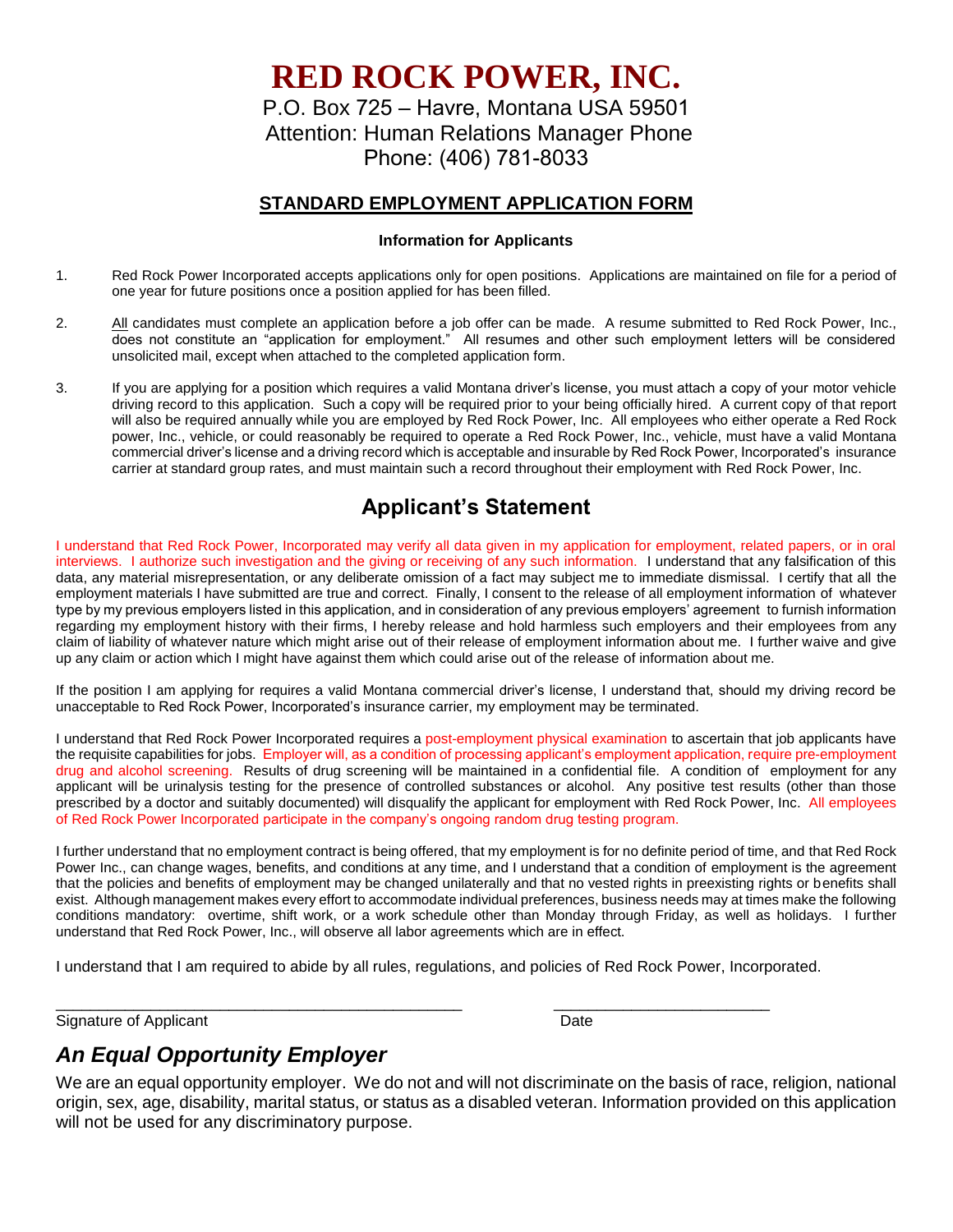# *Please read carefully and complete by printing in ink or typing clearly and legibly.*

| Last Name                    |         | First         | Middle     | For personnel use |                         | Date of application |                     |           |       |       |
|------------------------------|---------|---------------|------------|-------------------|-------------------------|---------------------|---------------------|-----------|-------|-------|
|                              |         |               |            |                   |                         |                     |                     |           |       |       |
| Street address               |         |               |            |                   | Type(s) of work desired |                     | Social security no. |           |       |       |
|                              |         |               |            |                   |                         |                     |                     |           |       |       |
| City                         |         | <b>State</b>  | ZIP code   |                   |                         |                     | Telephone no.       |           |       |       |
|                              |         |               |            |                   |                         |                     | Home:               |           |       |       |
|                              |         |               |            |                   |                         |                     | Work:               |           |       |       |
| How were you referred $\Box$ | A       | В             |            | D                 | If so, give name:       | IO<br>Е             |                     | G         | . I H |       |
| to Red Rock Power?           | By your | Advertisement | Employment | By an             |                         | Military            | Walk-               | Resume    | Open  | Other |
| (Circle only one)            | college |               | Agency     | employee          |                         | service             | <i>in</i>           | or letter | house |       |

## **GENERAL INFORMATION**

| If you are under 18 years of age, can you provide required proof of your eligibility to work?                                                                                                                                                                                                                 | □      | Yes | □         | No        |
|---------------------------------------------------------------------------------------------------------------------------------------------------------------------------------------------------------------------------------------------------------------------------------------------------------------|--------|-----|-----------|-----------|
| Have you ever filed an application with Red Rock Power, Inc., before?                                                                                                                                                                                                                                         | $\Box$ | Yes | □         | No        |
| If yes, give date:                                                                                                                                                                                                                                                                                            |        |     |           |           |
| Have you ever been employed with Red Rock Power, Inc., before?                                                                                                                                                                                                                                                | □      | Yes | $\Box$    | No        |
| If yes, give date:                                                                                                                                                                                                                                                                                            |        |     |           |           |
| Are you currently employed?                                                                                                                                                                                                                                                                                   | □      | Yes | □         | No        |
| May we contact your present employer?                                                                                                                                                                                                                                                                         | □      | Yes | $\Box$    | No        |
| Are you prevented from lawfully becoming employed in this country because of<br>Visa or Immigration Status?                                                                                                                                                                                                   | $\Box$ | Yes | □         | No        |
| (Proof of citizenship or immigration status will be required upon employment)                                                                                                                                                                                                                                 |        |     |           |           |
| On what date would you be available for work?                                                                                                                                                                                                                                                                 |        |     |           |           |
| $\Box$ Part Time<br>$\Box$ Shift Work<br>$\Box$ Full Time<br>Are you able to work:                                                                                                                                                                                                                            |        | □   | Temporary |           |
| Are you currently on "lay-off" status and subject to recall?                                                                                                                                                                                                                                                  | □      | Yes | □         | No        |
| Can you travel if a job requires it?                                                                                                                                                                                                                                                                          | □      | Yes | □         | No        |
| Have you been convicted of a felony within the last 10 years?                                                                                                                                                                                                                                                 | □      | Yes | ◻         | No        |
| (Conviction will not necessarily disqualify an applicant for employment)                                                                                                                                                                                                                                      |        |     |           |           |
| If Yes, please explain:                                                                                                                                                                                                                                                                                       |        |     |           |           |
| Can you work overtime if necessary?                                                                                                                                                                                                                                                                           | $\Box$ | Yes | □         | No        |
| Are you aware of any reason why you may not be granted a commercial driver's License?<br>Please explain:                                                                                                                                                                                                      | □      | Yes | □         | <b>No</b> |
| Have you ever been denied government security clearance?                                                                                                                                                                                                                                                      | $\Box$ | Yes | □         | No        |
| Are you related, directly or through marriage, however remotely, to an<br>Red Rock Power, Inc., employee, or to any member of it's Board of Directors?<br>(RRP's Anti Nepotism Policy prohibits supervision of an employee by a member of the employee's family)<br>If so, in what way?                       | П      | Yes | П         | <b>No</b> |
| Do you have a valid COMMERCIAL driver's license?<br>Current license number:<br>State: and the state of the state of the state of the state of the state of the state of the state of the state of the state of the state of the state of the state of the state of the state of the state of the state of the | l 1    | Yes | П         | No        |
| Have you received a copy of the job description?                                                                                                                                                                                                                                                              | $\Box$ | Yes | □         | No        |
| Are you aware of any reason why you could not perform each and every requirement<br>of the job description in an "above average" manner?                                                                                                                                                                      | □      | Yes | ΙI        | No        |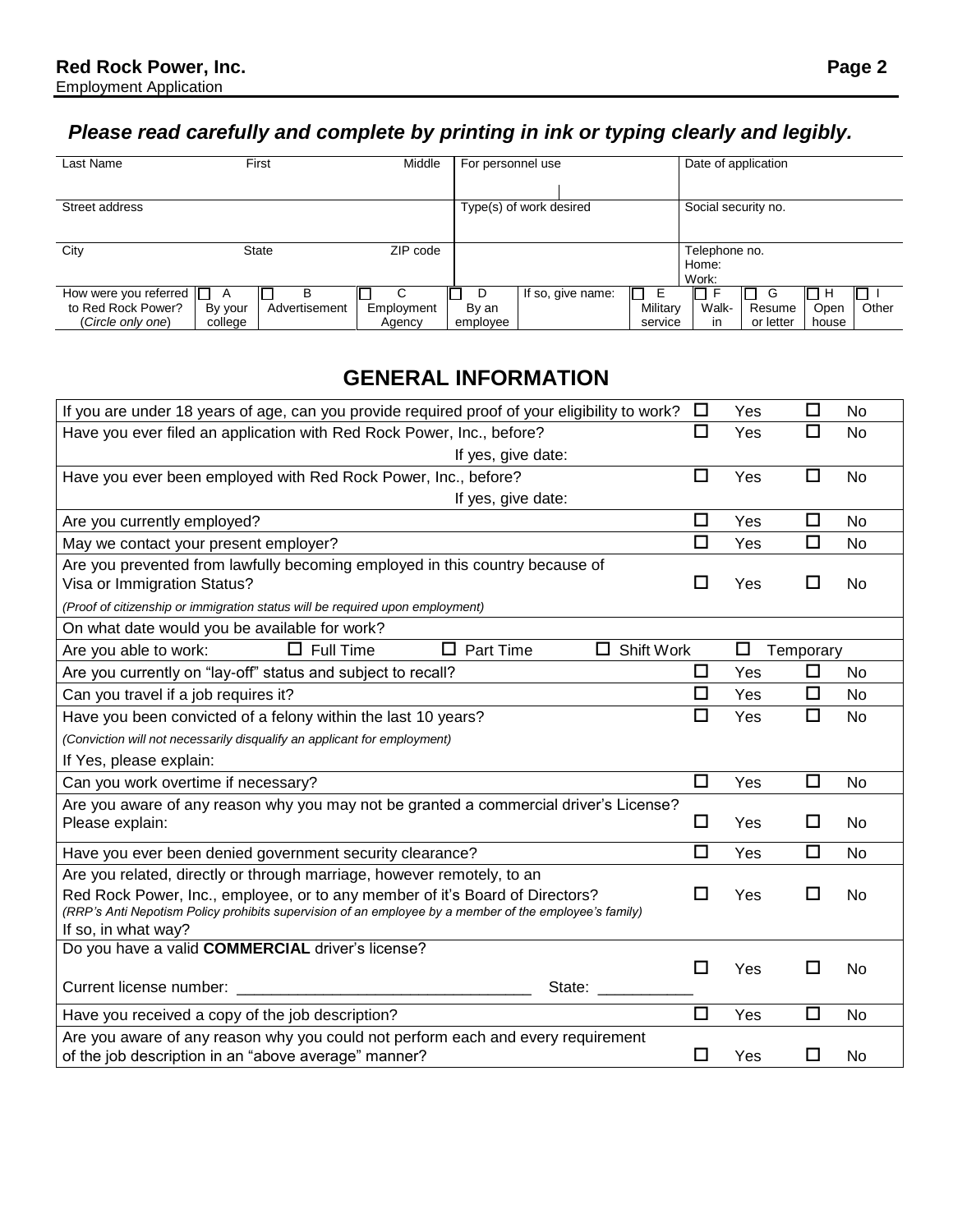#### *Educational History*

| .<br>.<br>Circle highest grade completed:<br>High School 9 10 11 12<br>College 1 2 3 4 5 6 7 8 |                           |                            |      |                      |            |                 |        |
|------------------------------------------------------------------------------------------------|---------------------------|----------------------------|------|----------------------|------------|-----------------|--------|
| School name                                                                                    | Location<br>(city, state) | Major course<br>or subject | From | Dates attended<br>To | <b>Yes</b> | Graduated<br>No | Degree |
| High school                                                                                    |                           |                            |      |                      | $\Box$     | $\Box$          |        |
| Technical/trade (after high<br>school)                                                         |                           |                            |      |                      | $\Box$     | $\Box$          |        |
|                                                                                                |                           |                            |      |                      | $\Box$     | $\Box$          |        |
| College (list all attended)                                                                    |                           |                            |      |                      | П          | П               |        |
|                                                                                                |                           |                            |      |                      | $\Box$     | П               |        |
|                                                                                                |                           |                            |      |                      | $\Box$     | $\Box$          |        |
| Other education/training                                                                       |                           |                            |      |                      | $\Box$     | П               |        |
|                                                                                                |                           |                            |      |                      | $\Box$     | $\Box$          |        |
|                                                                                                |                           |                            |      |                      | П          | <b>Talent</b>   |        |

### *Outside Activities*

(Exclude those indicating race, color, religion, sex, national origin, age, handicap, Vietnam-era, or Gulf War-era vet status) Professional memberships, certificates, or licenses held

Past and present civic or cultural activities — include offices held

Principal hobbies

#### *Special Skills*

| To be completed by applicant                                                            | Type equipment/machines operated:                                   |  |  |  |  |
|-----------------------------------------------------------------------------------------|---------------------------------------------------------------------|--|--|--|--|
| $\Box$ No<br>Yes<br>П<br>Graduated Line School<br>If yes, please list school            | Years<br>$\Box$ No<br>experience<br>Digger Derrick Truck $\Box$ Yes |  |  |  |  |
| $\Box$ Yes<br>$\Box$ No<br>Qualified Climber?<br>Years climbing:                        | $\Box$ Yes<br>$\Box$ No<br><b>Bucket Truck</b>                      |  |  |  |  |
| Current certifications:<br>$\Box$ Pole Top Rescue $\Box$ Bucket Rescue $\Box$ First Aid | $\Box$ No<br>$\Box$ Yes<br><b>Backhoe</b>                           |  |  |  |  |
| $\Box$ CPR $\Box$ Flagging $\Box$ Live Line Hot Work                                    |                                                                     |  |  |  |  |
| Please list other skills and/or experience you have acquired                            | List other equipment/machinery or skills:                           |  |  |  |  |
|                                                                                         |                                                                     |  |  |  |  |
| Apprenticeship Information:                                                             |                                                                     |  |  |  |  |
| Completed an apprenticeship program? $\Box$ Yes $\Box$ No                               |                                                                     |  |  |  |  |
| Apprenticeship Name:                                                                    |                                                                     |  |  |  |  |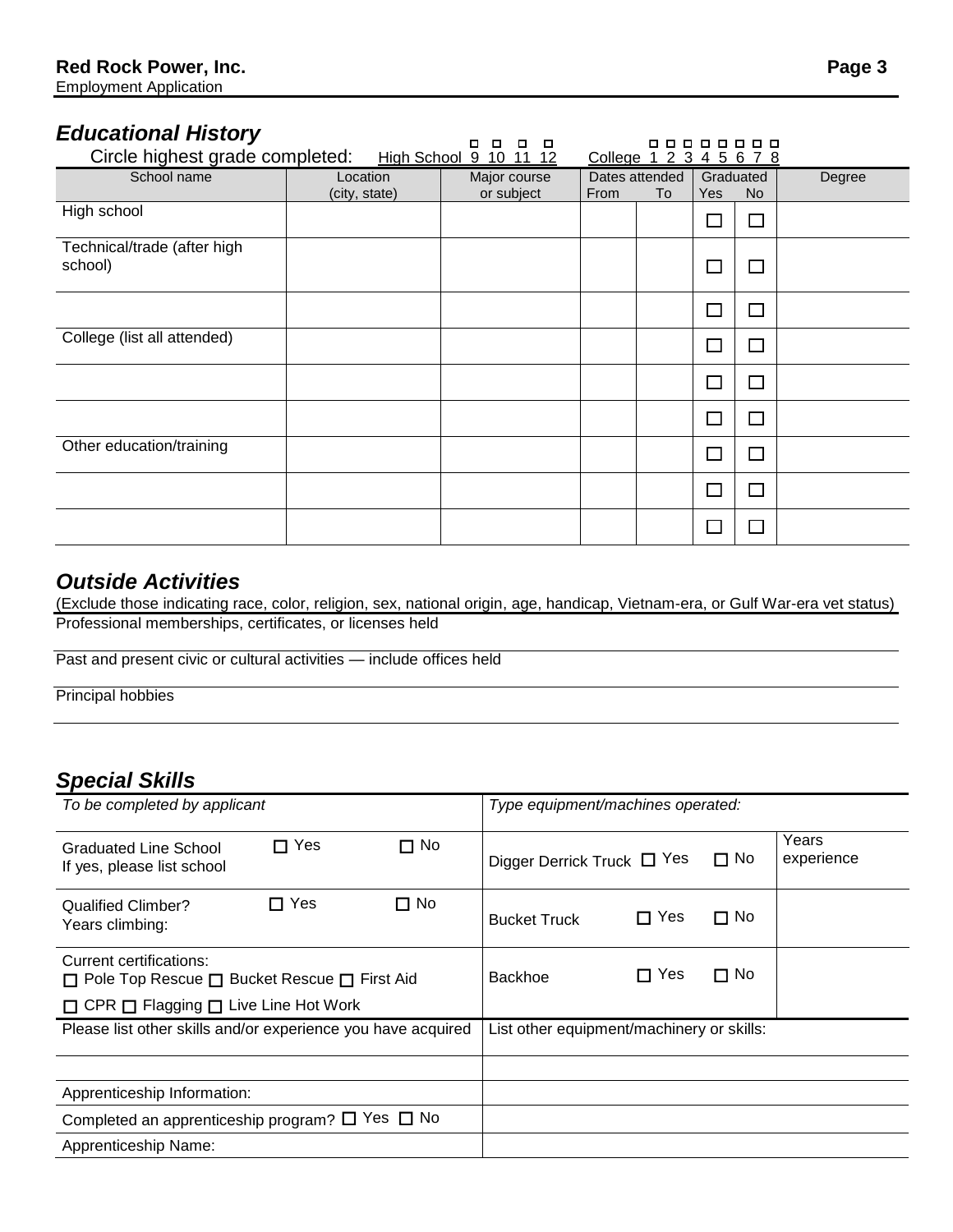## *Employment Record*

Starting with present or most recent, list all previous employers, Include self-employment and summer and part-time jobs. If more space is required, please continue on a separate sheet. You may attach resume, but complete application as well.

|                                     |                      |           | more opado lo regali odi prodoo cominado on a coparato ondoti i od may attach recanno, sat completo application do Molli |
|-------------------------------------|----------------------|-----------|--------------------------------------------------------------------------------------------------------------------------|
| Last or present company<br>business |                      | Type of   | Title or job classification                                                                                              |
| Street address Phone no.            |                      |           | Brief description of job duties                                                                                          |
| City                                | <b>State</b>         | ZIP code  |                                                                                                                          |
| Supervisor's name and title         |                      | Phone no. |                                                                                                                          |
| Base salary                         | Dates worked<br>From | To        |                                                                                                                          |
| Reason for leaving                  |                      |           |                                                                                                                          |
| Company<br>business                 |                      | Type of   | Title or job classification                                                                                              |
| <b>Street Address</b>               |                      | Phone no. | Brief description of job duties                                                                                          |
| City                                | <b>State</b>         | ZIP code  |                                                                                                                          |
| Supervisor's name and title         |                      | Phone no. |                                                                                                                          |
| Base salary                         | Dates worked<br>From | To        |                                                                                                                          |
| Reason for leaving                  |                      |           |                                                                                                                          |
| Company<br>business                 |                      | Type of   | Title or job classification                                                                                              |
| <b>Street Address</b>               |                      | Phone no. | Brief description of job duties                                                                                          |
| City                                | <b>State</b>         | ZIP code  |                                                                                                                          |
| Supervisor's name and title         |                      | Phone no. |                                                                                                                          |
| Base salary                         | Dates worked<br>From | To        |                                                                                                                          |
| Reason for leaving                  |                      |           |                                                                                                                          |

### *U.S. Military Record*

| Branch of service                           |                            |                              |                 | From:                      | To: |
|---------------------------------------------|----------------------------|------------------------------|-----------------|----------------------------|-----|
| Present military affiliation:               |                            |                              |                 |                            |     |
| None $\square$                              | Reserve (active) $\square$ | Reserve (inactive) $\square$ | Guard (active)□ | Guard (inactive) $\square$ |     |
| Kinds of training and duty while in service |                            |                              |                 |                            |     |